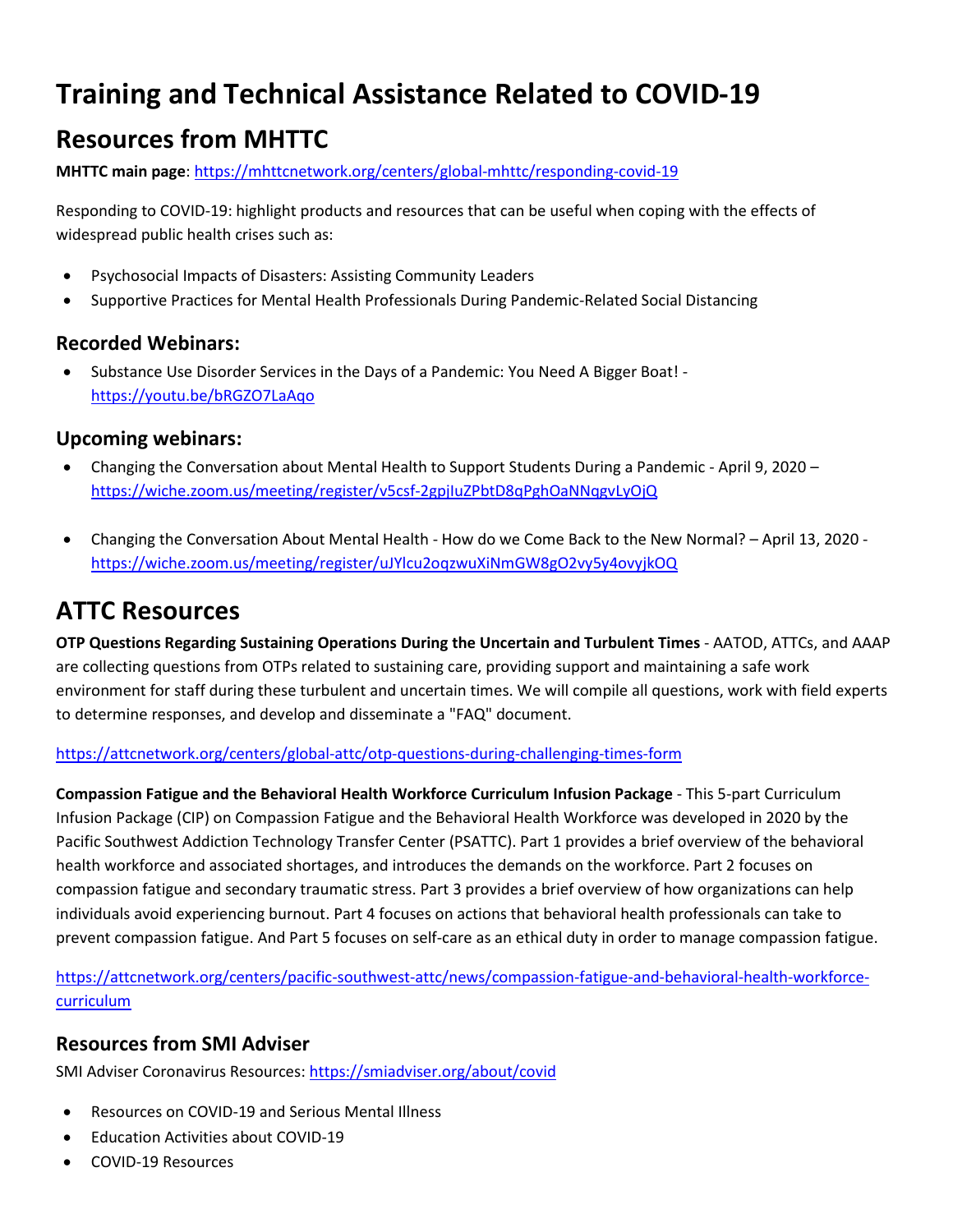### **Recorded Webinars**

- Managing the Mental Health Effects of COVID-19 [https://education.psychiatry.org/Users/ProductDetails.aspx?ActivityID=7256&utm\\_source=SMI\\_Adviser\\_COVID](https://education.psychiatry.org/Users/ProductDetails.aspx?ActivityID=7256&utm_source=SMI_Adviser_COVID19_Email&utm_medium=March2020) [19\\_Email&utm\\_medium=March2020](https://education.psychiatry.org/Users/ProductDetails.aspx?ActivityID=7256&utm_source=SMI_Adviser_COVID19_Email&utm_medium=March2020)
- Telepsychiatry in the Era of COVID-19 [https://education.smiadviser.org/Users/ProductDetails.aspx?ActivityID=7257&utm\\_source=Email&utm\\_mediu](https://education.smiadviser.org/Users/ProductDetails.aspx?ActivityID=7257&utm_source=Email&utm_medium=WebinarEmail) [m=WebinarEmail](https://education.smiadviser.org/Users/ProductDetails.aspx?ActivityID=7257&utm_source=Email&utm_medium=WebinarEmail)

# **PCSS Resources**

#### **Live Clinical Roundtables**

- PCSS Clinical Roundtable with Adam Bisaga, MD How COVID-19 Epidemic Will Affect the Provision of MOUD <https://attendee.gotowebinar.com/register/2484119329828645388> - Thu, Mar 26, 2020 12:30 PM - 1:30 PM EDT
- PCSS Clinical Roundtable with Amy Yule, MD Treating Adolescent SUD: Working with the Adolescent and their Famil[y https://attendee.gotowebinar.com/register/7356202687062696204](https://attendee.gotowebinar.com/register/7356202687062696204) - Tue, Mar 31, 2020 12:00 PM - 1:00 PM EDT
- Cognitive Dysfunction Related to Methamphetamine Use with Josh Blum, MD Thurs, April 2 2:00 PM-3:00 PM <https://attendee.gotowebinar.com/register/5331432233149900300>
- Other clinical roundtables are in development. Contact [jane@aaap.org](mailto:jane@aaap.org) to be added to the news distribution list

## **Tip Sheet**

• Telehealth Tip Sheet [https://custom.cvent.com/10D3BAE39269457884C1D96DE1DF8D8D/files/c0f35116b188481b80df828b226e90c](https://custom.cvent.com/10D3BAE39269457884C1D96DE1DF8D8D/files/c0f35116b188481b80df828b226e90c1.docx) [1.docx](https://custom.cvent.com/10D3BAE39269457884C1D96DE1DF8D8D/files/c0f35116b188481b80df828b226e90c1.docx)

## **Recorded Webinars**

- Telepsychiatry's Role in Medication Assisted Treatment: [https://pcssnow.org/event/telepsychiatrys-role-in](https://pcssnow.org/event/telepsychiatrys-role-in-medication-assisted-treatment/)[medication-assisted-treatment/](https://pcssnow.org/event/telepsychiatrys-role-in-medication-assisted-treatment/)
- Use of Buprenorphine in the Management of Opioid Dependence in Underserved Communities[:](https://pcssnow.org/event/use-of-buprenorphine-in-the-management-of-opioid-dependence-in-underserved-communities/) [https://pcssnow.org/event/use-of-buprenorphine-in-the-management-of-opioid-dependence-in-underserved](https://pcssnow.org/event/use-of-buprenorphine-in-the-management-of-opioid-dependence-in-underserved-communities/)[communities/](https://pcssnow.org/event/use-of-buprenorphine-in-the-management-of-opioid-dependence-in-underserved-communities/)

## **Online Trainings**

- Supporting Providers After Overdose Death:<https://learning.pcssnow.org/p/SupportingProviders>
- Grief and Managing an Overdose Death:<https://pcssnow.org/event/grief-and-managing-an-overdose-death/>
	- Related resource document[: https://pcssnow.org/resource/grief-and-overdose-death-2/](https://pcssnow.org/resource/grief-and-overdose-death-2/)
- Young adult seeking treatment after overdosing: [https://pcssnow.org/education-training/training](https://pcssnow.org/education-training/training-courses/teenager-seeking-treatment-after-overdosing-part-1/)[courses/teenager-seeking-treatment-after-overdosing-part-1/](https://pcssnow.org/education-training/training-courses/teenager-seeking-treatment-after-overdosing-part-1/)
- Partnering with Pharmacists: Naloxone Prescribing and Dispensing to Prevent Overdose Deaths: [https://pcssnow.org/event/partnering-with-pharmacists-naloxone-prescribing-and-dispensing-to-prevent](https://pcssnow.org/event/partnering-with-pharmacists-naloxone-prescribing-and-dispensing-to-prevent-overdose-deaths-aoaam/)[overdose-deaths-aoaam/](https://pcssnow.org/event/partnering-with-pharmacists-naloxone-prescribing-and-dispensing-to-prevent-overdose-deaths-aoaam/)
- Stress, Relaxation, and Mindful Breathing: A Primer[: https://pcssnow.org/education-training/training-courses/9](https://pcssnow.org/education-training/training-courses/9-stress-relaxation-mindful-breathing-primer/) [stress-relaxation-mindful-breathing-primer/](https://pcssnow.org/education-training/training-courses/9-stress-relaxation-mindful-breathing-primer/)